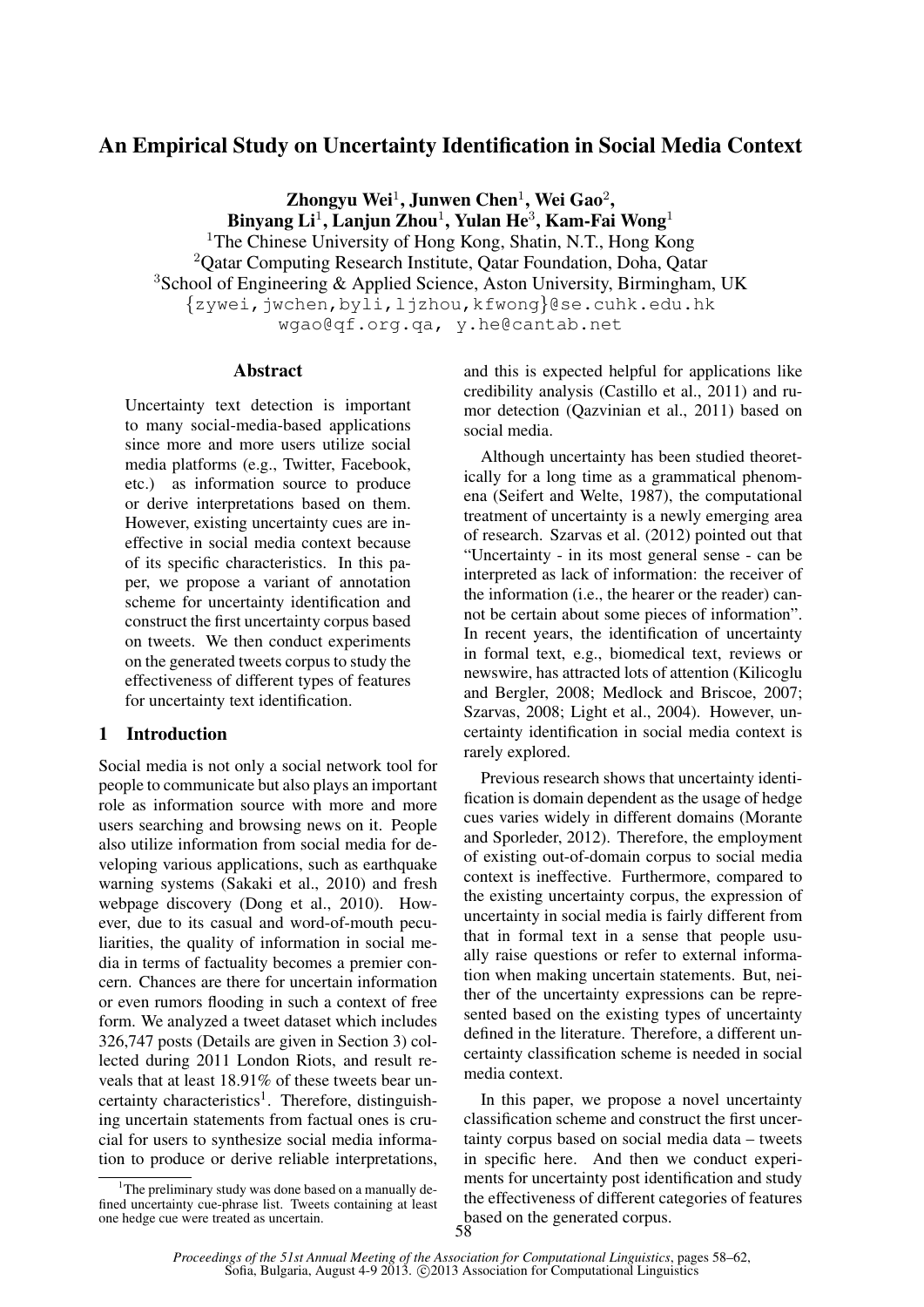## 2 Related work

We introduce some popular uncertainty corpora and methods for uncertainty identification.

## 2.1 Uncertainty corpus

Several text corpora from various domains have been annotated over the past few years at different levels (e.g., expression, event, relation, sentence) with information related to uncertainty.

Sauri and Pustejovsky (2009) presented a corpus annotated with information about the factuality of events, namely *Factbank*, which is constructed based on *TimeBank*<sup>2</sup> containing 3,123 annotated sentences from 208 news documents with 8 different levels of uncertainty defined.

Vincze et al. (2008) constructed the BioSocpe corpus, which consists of medical and biological texts annotated for negation, uncertainty and their linguistic scope. This corpus contains 20,924 sentences.

Ganter et al. (2009) generated Wikipedia Weasels Corpus, where *Weasel tags* in Wikipedia articles is adopted readily as labels for uncertainty annotation. It contains 168,923 unique sentences with 437 weasel tags in total.

Although several uncertainty corpora exist, there is not a uniform set of standard for uncertainty annotation. Szarvas et al. (2012) normalized the annotation of the three corpora aforementioned. However, the context of these corpora is different from that of social media. Typically, these documents annotated are grammatically correct, carefully punctuated, formally structured and logically expressed.

## 2.2 Uncertainty identification

Previous work on uncertainty identification focused on classifying sentences into uncertain or definite categories. Existing approaches are mainly based on supervised methods (Light et al., 2004; Medlock and Briscoe, 2007; Medlock, 2008; Szarvas, 2008) using the annotated corpus with different types of features including Part-Of-Speech (POS) tags, stems, n-grams, etc..

Classification of uncertain sentences was consolidated as a task in the 2010 edition of CoNLL shared task on learning to detect hedge cues and their scope in natural language text (Farkas et al., 2010). The best system for Wikipedia data (Georgescul, 2010) employed Support Vector Machine (SVM), and the best system for biological data (Tang et al., 2010) adopted Conditional

## Random Fields (CRF).

In our work, we conduct an empirical study of uncertainty identification on tweets dataset and explore the effectiveness of different types of features (i.e., content-based, user-based and Twitterspecific) from social media context.

## 3 Uncertainty corpus for microblogs

## 3.1 Types of uncertainty in microblogs

Traditionally, uncertainty can be divided into two categories, namely *Epistemic* and *Hypothetical* (Kiefer, 2005). For Epistemic, there are two sub-classes *Possible* and *Probable*. For Hypothetical, there are four sub-classes including *Investigation*, *Condition*, *Doxastic* and *Dynamic*. The detail of the classification is described as below (Kiefer, 2005):

- Epistemic: On the basis of our world knowledge we cannot decide at the moment whether the statement is true or false.
- Hypothetical: This type of uncertainty includes four sub-classes:
	- Doxastic: Expresses the speaker's beliefs and hypotheses.
	- Investigation: Proposition under investigation.
	- Condition: Proposition under condition.
	- Dynamic: Contains deontic, dispositional, circumstantial and buletic modality.

Compared to the existing uncertainty corpora, social media authors enjoy free form of writing. In order to study the difference, we annotated a small set of 827 randomly sampled tweets according to the scheme of uncertainty types above, in which we found 65 uncertain tweets. And then, we manually identified all the possible uncertain tweets, and found 246 really uncertain ones out of these 827 tweets, which means that 181 uncertain tweets are missing based on this scheme. We have the following three salient observations:

– Firstly, there is no tweet found with the type of *Investigation*. We find people seldom use words like "examine" or "test" (indicative words of *Investigation* category) when posting tweets. Once they do this, the statement should be considered as highly certain. For example, *@dobibid I have tested the link, it is fake!*

– Secondly, people frequently raise questions about some specific topics for confirmation which expresses uncertainty. For example, *@ITVCentral*

<sup>2</sup>http://www.timeml.org/site/timebank/ timebank.html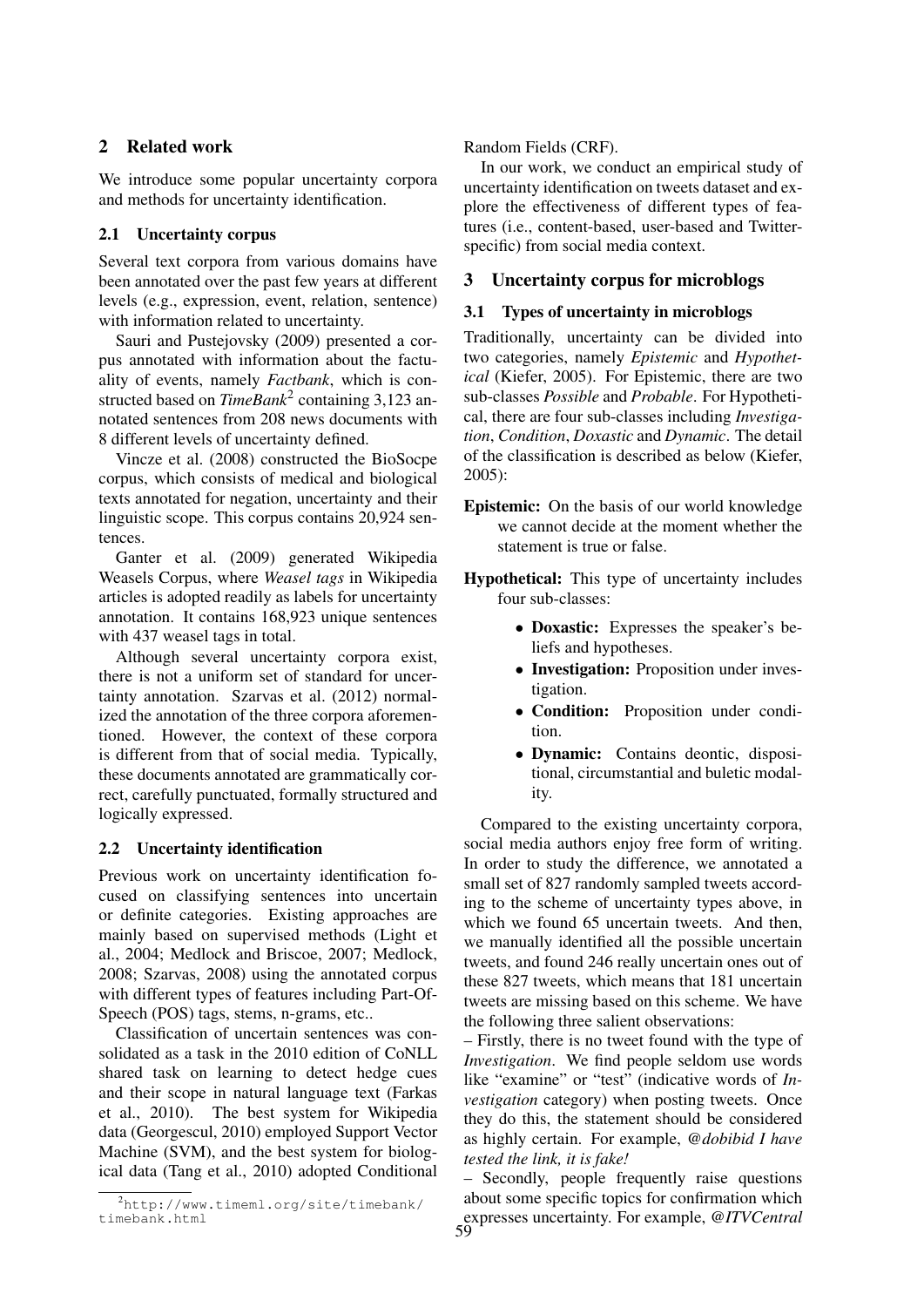#### *Can you confirm that Birmingham children's hospital has/hasn't been attacked by rioters?*

– Thirdly, people tend to post message with external information (e.g., story from friends) which reveals uncertainty. For example, *Friend who works at the children's hospital in Birmingham says the riot police are protecting it*.

Based on these observations, we propose a variant of uncertainty types in social media context by eliminating the category of *Investigation* and adding the category of *Question* and *External* under *Hypothetical*, as shown in Table 3.1. Note that our proposed scheme is based on Kiefer's work (2005) which was previously extended to normalize uncertainty corpora in different genres by Szarvas et al. (2012). But we did not try these extended schema for specific genres since even the most general one (Kiefer, 2005) was proved unsuitable for social media context.

#### 3.2 Annotation result

The dataset we annotated was collected from Twitter using Streaming API during summer riots in London during August 6-13 2011, including 326,747 tweets in total. Search criteria include hashtags like #ukriots, #londonriots, #prayforlondon, and so on. We further extracted the tweets relating to seven significant events during the riot identified by UK newspaper The Guardian from this set of tweets. We annotated all the 4,743 extracted tweets for the seven events<sup>3</sup>.

Two annotators were trained to annotate the dataset independently. Given a collection of tweets  $T = \{t_1, t_2, t_3...t_n\}$ , the annotation task is to label each tweet  $t_i$  as either uncertain or certain. Uncertainty assertions are to be identified in terms of the judgements about the author's intended meaning rather than the presence of uncertain cue-phrase. For those tweets annotated as uncertain, sub-class labels are also required according to the classification indicated in Table 3.1 (i.e., multi-label is allowed).

The Kappa coefficient (Carletta, 1996) indicating inter-annotator agreement was 0.9073 for the certain/uncertain binary classification and was 0.8271 for fine-grained annotation. The conflict labels from the two annotators were resolved by a third annotator. Annotation result is displayed in Table 3.2, where 926 out of 4,743 tweets are labeled as uncertain accounting for 19.52%. *Question* is the uncertainty category with most tweets, followed by *External*. Only 21 tweets are labeled

| Tweet#       | 4743       |     |
|--------------|------------|-----|
| Uncertainty# | 926        |     |
|              | Possible#  | 16  |
| Epistemic    | Probable#  | 129 |
| Hypothetical | Condition# | 71  |
|              | Doxastic#  | 48  |
|              | Dynamic#   | 21  |
|              | External#  | 208 |
|              | Ouestion#  | 488 |

Table 2: Statistics of annotation result

as *Dynamic* and all of them are buletic modality<sup>4</sup> which shares similarity with *Doxastic*. Therefore, we consider *Dynamic* together with *Domestic* in the error analysis for simplicity. During the preliminary annotation, we found that uncertainty cue-phrase is a good indicator for uncertainty tweets since tweets labeled as uncertain always contain at least one cue-phrase. Therefore, annotators are also required identify cue-phrases which trigger the sense of uncertainty in the tweet. All cue-phrases appearing more than twice are collected to form a uncertainty cue-phrase list.

## 4 Experiment and evaluation

We aim to identify those uncertainty tweets from tweet collection automatically based on machine learning approaches. In addition to n-gram features, we also explore the effectiveness of three categories of social media specific features including content-based, user-based and Twitter-specific ones. The description of the three categories of features is shown in Table 4. Since the length of tweet is relatively short, we therefore did not carry out stopwords removal or stemming.

Our preliminary experiments showed that combining unigrams with bigrams and trigrams gave better performance than using any one or two of these three features. Therefore, we just report the result based on the combination of them as n-gram features. Five-fold cross validation is used for evaluation. Precision, recall and F-1 score of uncertainty category are used as the metrics.

#### 4.1 Overall performance

The overall performance of different approaches is shown in Table 4.1. We used uncertainty cuephrase matching approach as baseline, denoted by *CP*. For *CP*, we labeled tweets containing at least one entry in uncertainty cue-phrase list (described in Section 3) as uncertain. All the other approaches are supervised methods using *SVM* based on different feature sets. *n-gram* stands for n-gram feature set, *C* means content-based feature set, *U* denotes user-based feature set, *T* represents

 $3$ http://www.quardian.co.uk/

uk/interactive/2011/dec/07/ london-riots-twitter

<sup>4</sup> Proposition expresses plans, intentions or desires.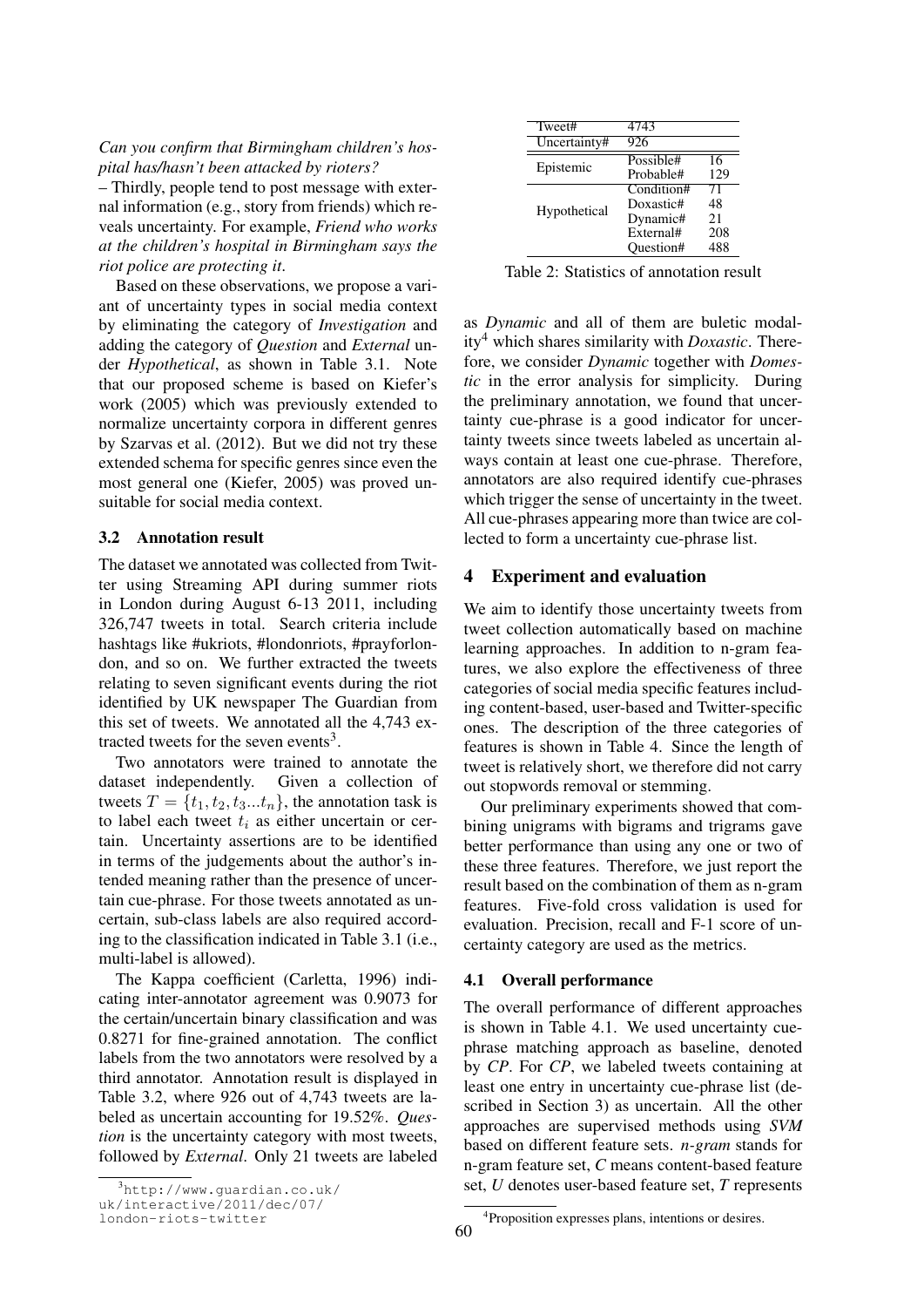| Category     | Subtype        | Cue Phrase         | Example                                                           |  |  |  |  |
|--------------|----------------|--------------------|-------------------------------------------------------------------|--|--|--|--|
| Epistemic    | Possible, etc. | may, etc.          | It may be raining.                                                |  |  |  |  |
|              | Probable       | likely, etc.       | It is probably raining.                                           |  |  |  |  |
| Hypothetical | Condition      | if, etc.           | If it rains, we'll stay in.                                       |  |  |  |  |
|              | Doxastic       | believe, etc.      | He believes that the Earth is flat.                               |  |  |  |  |
|              | Dynamic        | hope, etc.         | fake picture of the london eye on fire i hope                     |  |  |  |  |
|              | External       | someone said, etc. | Someone said that London zoo was attacked.                        |  |  |  |  |
|              | Ouestion       | seriously?, etc.   | Birmingham riots are moving to the children hospital?! seriously? |  |  |  |  |

Table 1: Classification of uncertainty in social media context

| Category         | Name                   | Description                                  |
|------------------|------------------------|----------------------------------------------|
|                  | Length                 | Length of the tweet                          |
| Content-based    | Cue_Phrase             | Whether the tweet contains a uncertainty cue |
|                  | <b>OOV_Ratio</b>       | Ratio of words out of vocabulary             |
|                  | URL.                   | Whether the tweet contains a URL             |
| Twitter-specific | <b>URL_Count</b>       | Frequency of URLs in corpus                  |
|                  | Retweet_Count          | How many times has this tweet been retweeted |
|                  | Hashtag                | Whether the tweet contains a hashtag.        |
|                  | Hashtag_Count          | Number of Hashtag in tweets                  |
|                  | Reply                  | Is the current tweet a reply tweet           |
|                  | Rtweet                 | Is the current tweet a retweet tweet         |
| User-based       | Follower_Count         | Number of follower the user owns             |
|                  | List Count             | Number of list the users owns                |
|                  | Friend_Count           | Number of friends the user owns              |
|                  | <b>Favorites Count</b> | Number of favorites the user owns            |
|                  | Tweet_Count            | Number of tweets the user published          |
|                  | Verified               | Whether the user is verified                 |

Table 3: Feature list for uncertainty classification

| Approach                                       | Precision | Recall | $F-1$  | Type                                                   | Poss. | Prob. | D.&D. | Cond. | Oue. | Ext  |
|------------------------------------------------|-----------|--------|--------|--------------------------------------------------------|-------|-------|-------|-------|------|------|
| $\overline{CP}$                                | 0.3732    | 0.9589 | 0.5373 | Total#                                                 | 16    | 129   | 69    |       | 488  | 208  |
| $\mathrm{SVM}_{n-gram}$                        | 0.7278    | 0.8259 | 0.7737 | Error#                                                 | 11    | 20    | 18    |       | 84   | 40   |
| $\mathsf{SVM}_{n-gram+C}$                      | 0.8010    | 0.8260 | 0.8133 | $\%$                                                   | 0.69  | 0.16  | 0.26  | 0.15  | 0.17 | 0.23 |
| $\mathrm{SVM}_{n-gram+U}$                      | 0.7708    | 0.8271 | 0.7979 | Table 5: Error distributions                           |       |       |       |       |      |      |
| $\text{SVM}_{n-gram+T}$                        | 0.7578    | 0.8266 | 0.7907 |                                                        |       |       |       |       |      |      |
| $\text{SVM}_{n-gram + ALL}$                    | 0.8162    | 0.8269 | 0.8215 |                                                        |       |       |       |       |      |      |
| $\overline{\mathrm{SVM}}_{n-gram+Cue\_Phrase}$ | 0.7989    | 0.8266 | 0.8125 |                                                        |       |       |       |       |      |      |
| $\mathrm{SVM}_{n-gram+Length}$                 | 0.7372    | 0.8216 | 0.7715 | in Table 4.2. Our method performs worst on the         |       |       |       |       |      |      |
| $\text{SVM}_{n-gram+OOV\_Ratio}$               | 0.7414    | 0.8233 | 0.7802 | type of <i>Possible</i> and on the combination of $Dv$ |       |       |       |       |      |      |
|                                                |           |        |        |                                                        |       |       |       |       |      |      |

Table 4: Result of uncertainty tweets identification

Twitter-specific feature set and *ALL* is the combination of *C*, *U* and *T*.

Table 4.1 shows that *CP* achieves the best recall but its precision is the lowest. The learning based methods with different feature sets give some similar recalls. Compared to  $CP$ ,  $SVM_{n-gram}$  increases the F-1 score by 43.9% due to the salient improvement on precision and small drop of recall. The performance improves in terms of precision and F-1 score when the feature set is expanded by adding *C*, *U* or *T* onto *n-gram*, where +*C* brings the highest gain, and  $SVM_{n-gram+ALL}$ performs best in terms of precision and F-1 score. We then study the effectiveness of the three content-based features, and result shows that the presence of uncertain cue-phrase is most indicative for uncertainty tweet identification.

#### 4.2 Error analysis

We analyze the prediction errors based on *SVM*<sub>n−gram+ALL</sub>. The distribution of errors in terms of different types of uncertainty is shown

Total# 16 129 69 71 488 208 Error# 11 20 18 11 84 40 % 0.69 0.16 0.26 0.15 0.17 0.23

r distributions

od performs worst on the type of *Possible* and on the combination of *Dynamic* and *Doxastic* because these two types have the least number of samples in the corpus and the classifier tends to be undertrained without enough samples.

#### 5 Conclusion and future work

In this paper, we propose a variant of classification scheme for uncertainty identification in social media and construct the first uncertainty corpus based on tweets. We perform uncertainty identification experiments on the generated dataset to explore the effectiveness of different types of features. Result shows that the three categories of social media specific features can improve uncertainty identification. Furthermore, content-based features bring the highest improvement among the three and the presence of uncertain cue-phrase contributes most for content-based features.

In future, we will explore to use uncertainty identification for social media applications.

#### 6 Acknowledgement

This work is partially supported by General Research Fund of Hong Kong (No. 417112).